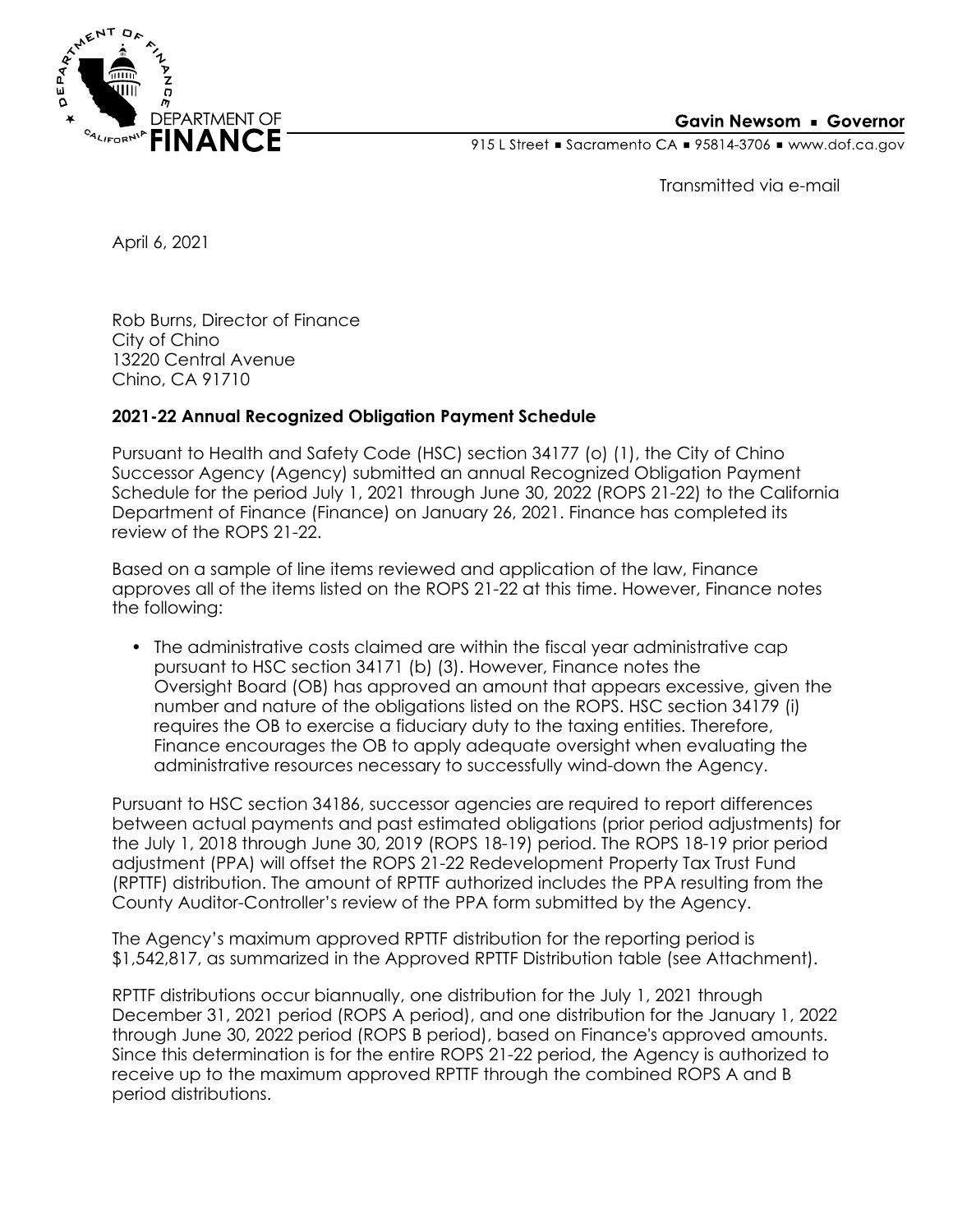Rob Burns April 6, 2021 Page 2

If the Agency disagrees with our determination with respect to any items on the ROPS 21-22, except items which are the subject of litigation disputing our previous or related determinations, the Agency may request a Meet and Confer within five business days from the date of this letter. The Meet and Confer process and guidelines are available on our website:

http://dof.ca.gov/Programs/Redevelopment/Meet\_And\_Confer/

The Agency must use the RAD App to complete and submit its Meet and Confer request form.

This is our final determination regarding the obligations listed on the ROPS 21-22. This determination only applies to items when funding was requested for the 12-month period. If a determination by Finance in a previous ROPS is currently the subject of litigation, the item will continue to reflect the determination until the matter is resolved.

The ROPS 21-22 form submitted by the Agency and this determination letter will be posted on our website:

<http://dof.ca.gov/Programs/Redevelopment/ROPS/>

This determination is effective for the ROPS 21-22 period only and should not be conclusively relied upon for future ROPS periods. All items listed on a future ROPS are subject to Finance's review and may be adjusted even if not adjusted on this ROPS or a preceding ROPS. The only exception is for items that have received a Final and Conclusive determination from Finance pursuant to HSC section 34177.5 (i). Finance's review of Final and Conclusive items is limited to confirming the scheduled payments as required by the obligation.

The amount available from the RPTTF is the same as the amount of property tax increment available prior to the enactment of the redevelopment dissolution law. Therefore, as a practical matter, the ability to fund the items on the ROPS with property tax increment is limited to the amount of funding available to the Agency in the RPTTF.

Please direct inquiries to Anna Kyumba, Supervisor, or Michael Barr, Staff, at (916) 322-2985.

Sincerely,

Munt S. McConneu

ENNIFER WHITAKER Program Budget Manager

cc: Caryl Wheeler, Management Analyst, City of Chino Linda Santillano, Chief Deputy, Property Tax, San Bernardino County